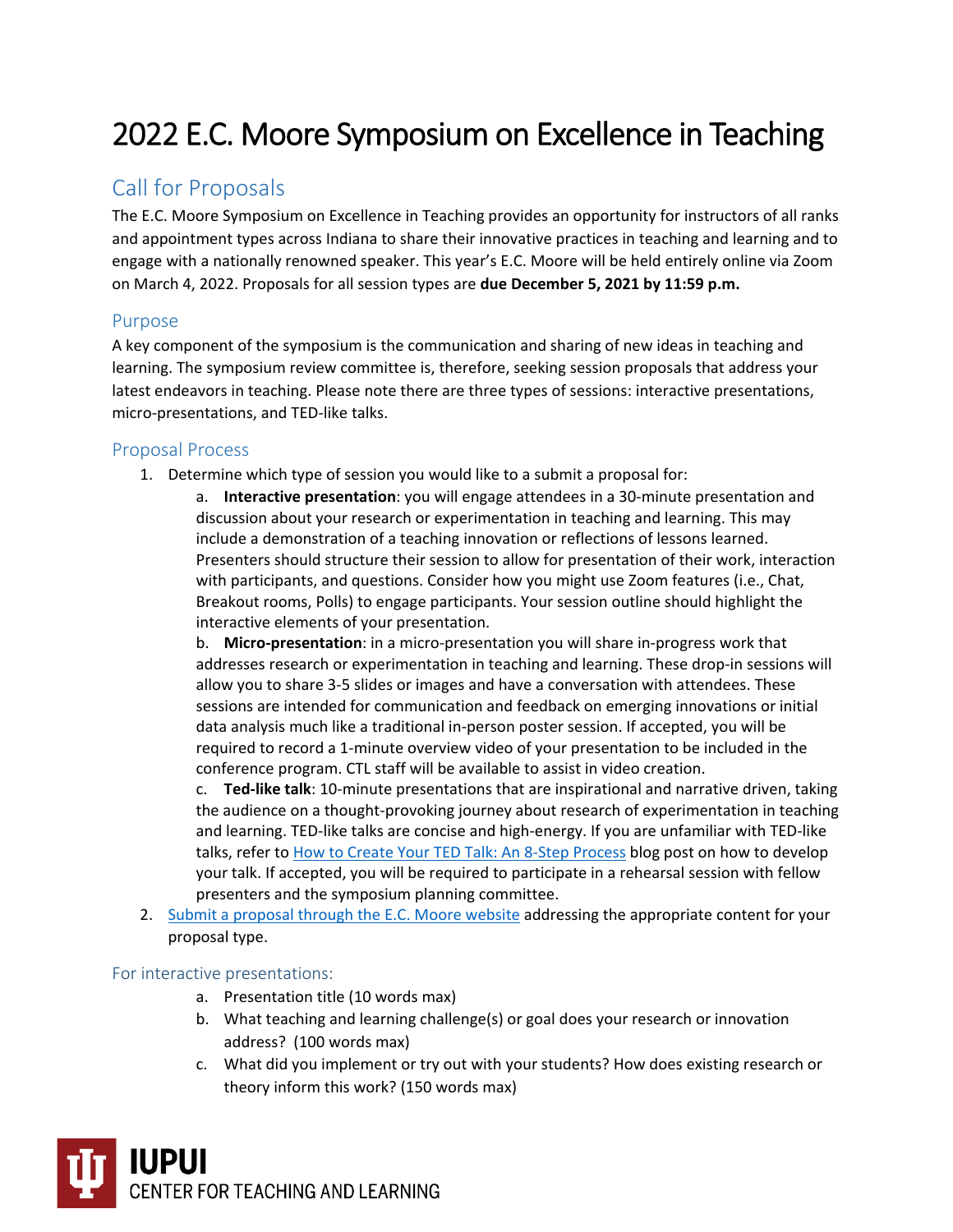- d. How did it affect student learning? What feedback and/or assessment data do you have to support this?(100 words max)
- e. What will you do differently in the future? How will this project or initiative continue to evolve? (100 words max)
- f. Session outline: How will you engage with or provide opportunities for interaction among attendees during your session? (100 words max)
	- i. e.g., live demonstration, feedback on assessment data, analysis of student artifacts
- g. Short abstract for the symposium program. (60 words max)
- h. Additional technology used during session and purpose (I.e. Zoom polls for establishing experiences of participants)
- i. Session keywords

#### For micro-presentations:

- a. Presentation title (10 words max)
- b. What teaching and learning challenge(s) or goal does your research or innovation address? (100 words max)
- c. What did you implement or try out with your students? How does existing research or theory inform this work? (150 words max)
- d. How did it affect student learning? What feedback and/or assessment data do you have to support this?(100 words max)
- e. What will you do differently in the future? How will this project or initiative continue to evolve? (100 words max)
- f. Short abstract for the symposium program. (60 words max)
- g. Session keywords

#### For TED-like talks:

- a. Presentation title (10 words max)
- b. What is the story you want to share about your teaching? (200 words max)
- c. Outline of your talk. (100 words max)
- d. Two-sentence "hook" to be printed in the symposium program.
- e. Session keywords

## Proposal Review Timeline

- All proposals are due by December 5, 2021, 11:59 p.m.
- Each proposal will be blind reviewed by three peers.
- Presenters will be notified via email in January 2022 of the status of their submission.
- You must officially confirm your accepted presentation title, abstract, and any co-presenters.
- If you do not confirm your presentation by February 4, 2022, then your session will not be included in the program.
- For TED-like talks, you will be contacted in mid-February to schedule a session rehearsal in Zoom.
- For micro-presentations, your 1-minute overview video will be due by February 21, 2022.